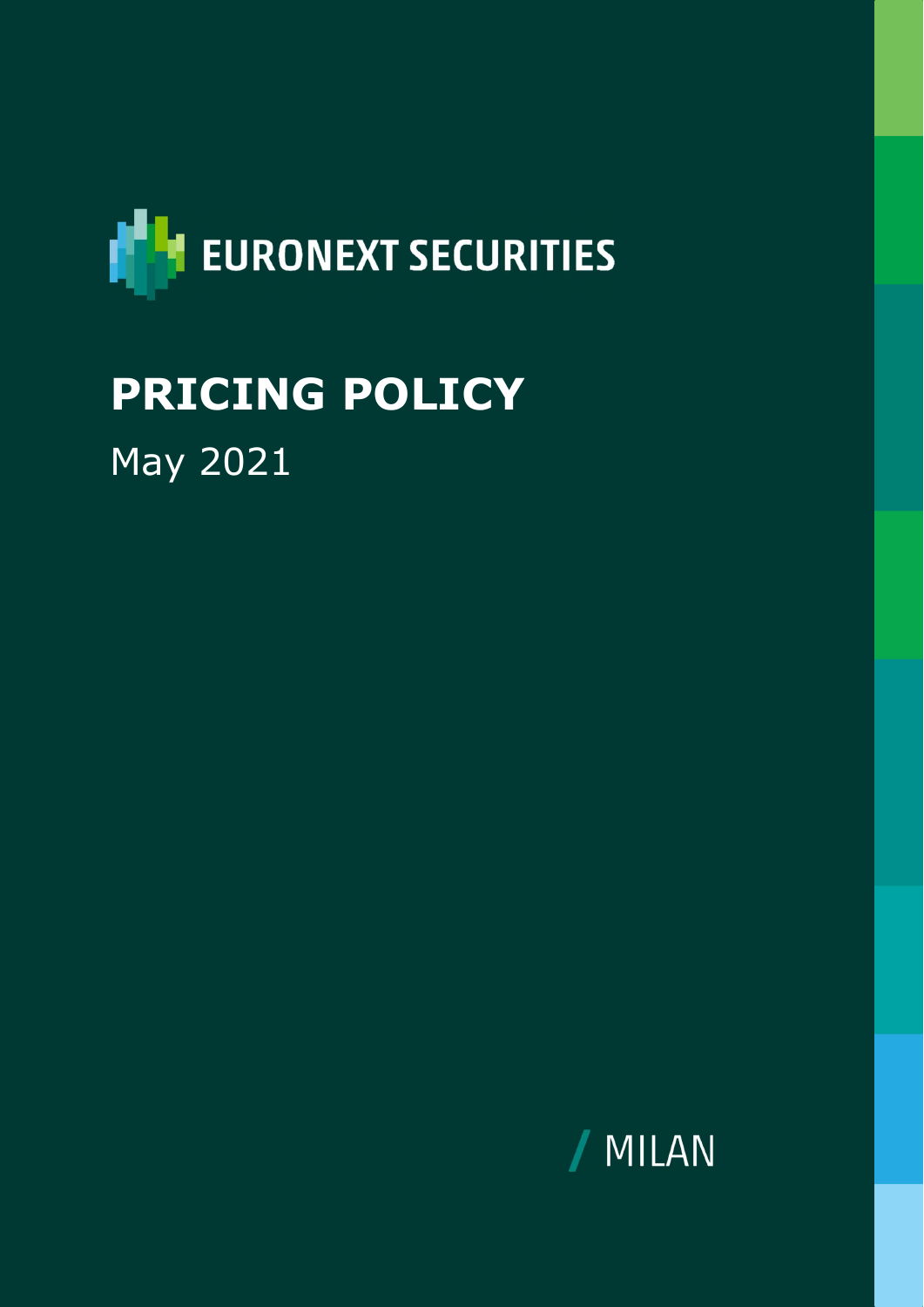# PRICING POLICY

Monte Titoli prices for Core Services are governed by the following principles and criteria:

# Price setting criteria

Monte Titoli takes great care in formulating its pricing and it takes into account a large number of factors, including its investment in the relevant offering, its risk profile, the value offered to clients, its cost base, the evolving needs of clients, its high qualitative standards, the continuity of the services offered and the prevention of systemic risks, as well as the competitive environment in which it operates.

### Non discrimination

Access to Core Services is based on publicly disclosed criteria for participation which allow fair and open access for all legal persons that intend to become participants. Such criteria are transparent, objective and non-discriminatory so as to ensure fair and open access to the CSD. Moreover, Core Services are regulated by general rules and procedures. Accordingly, clients of the same type are charged the same fees which are applied on non-discriminatory basis across the category of clients to which they refer to.

## Dissemination and transparency

Monte Titoli publishes prices for the Core Services in a specific section of its web site. Price lists are freely accessible without the use of a password to grant the widest possible certainty about applied fees and to facilitate comparison of offers within the market.

In line with the structure of the Core Services, the Price lists refer to the two main categories of Monte Titoli clients, issuers and intermediaries. For such two categories, prices charged for each specific service and functionality are clearly identified and reported separately.

Each schedule contains all items the price consists of the fees charged for membership, if any; the fees for the service provided and for each of the charged embedded functionality.

Clients are allowed to freely choose the services and embedded functionalities according to their needs. Whenever the subscription of a service is set as a requirement for the participation to another, based on such service operating model, the fees for the different services are separately accounted for.

Each pricing item is clearly and separately indicated using the level of detail required to facilitate understanding. Explanatory notes provide information on the currency of the

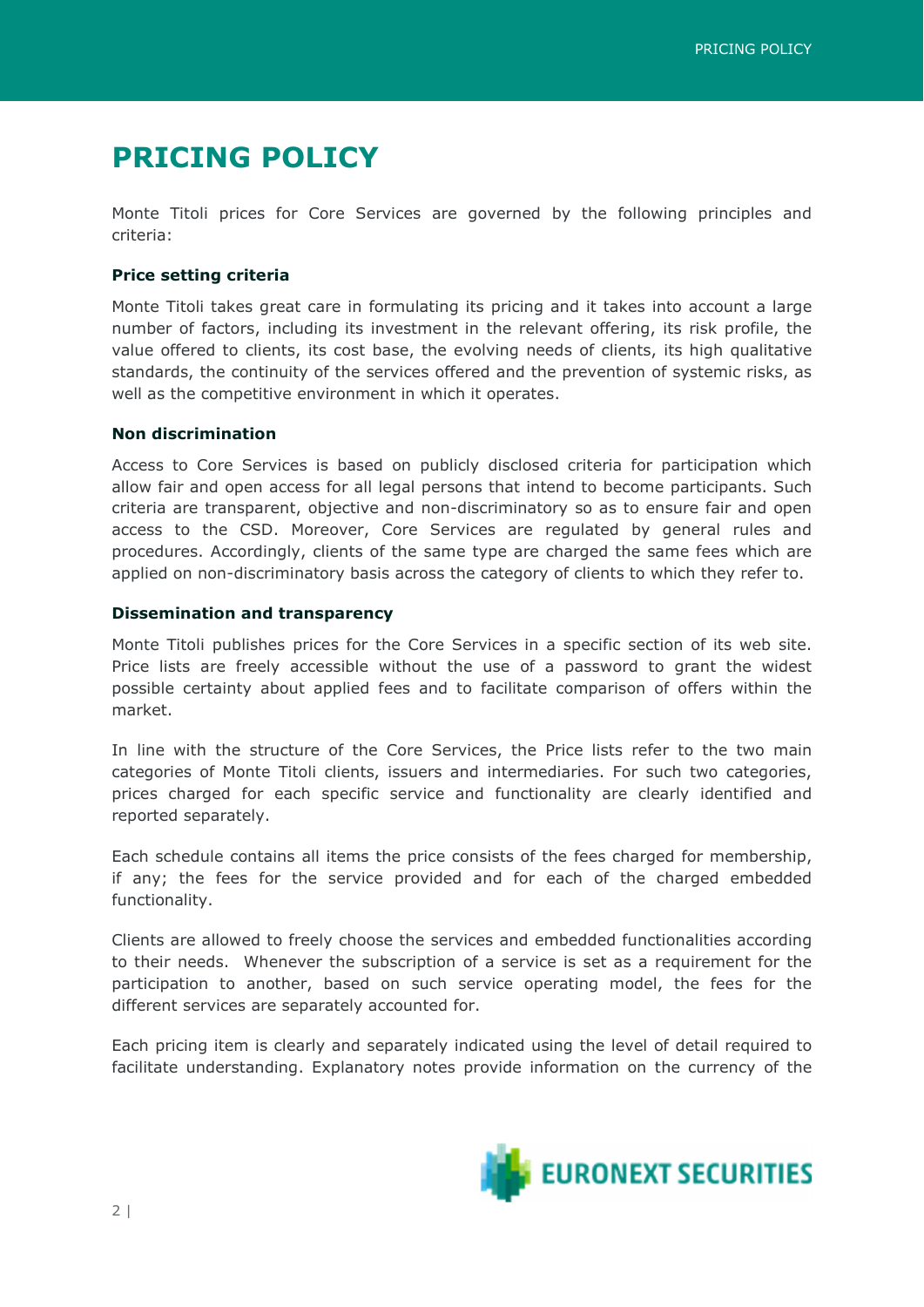fees, the methods and periodicity calculation, the invoicing period and circumstances implying the non-application of fees.

#### Discounts and rebates

Discounts and rebates for Core Services, following the above-mentioned principles on non-discrimination and transparency, are included in the Price Lists with details on the amount of the reduction as well as the objective criteria for the application.

#### Reconciliation

The structure of the fee schedule is aimed at easing the reconciliation of the invoices that clients receive from Monte Titoli. Reference codes, specific for each item, identify in univocal manner the service provided and each of the charged embedded functionality. Those codes are included in the client's periodic invoice in correspondence of the breakdown of the total amount charged for the purchased services.

#### Reviews

Generally, Monte Titoli reviews its pricing whenever a new service or functionality is launched. Frequency of the prices review may vary from time to time.

Amendments are announced through publication on the company's web site, preceded by a notification of such publication sent to all clients, as per contractual provisions in force which provide for appropriate termination rights.